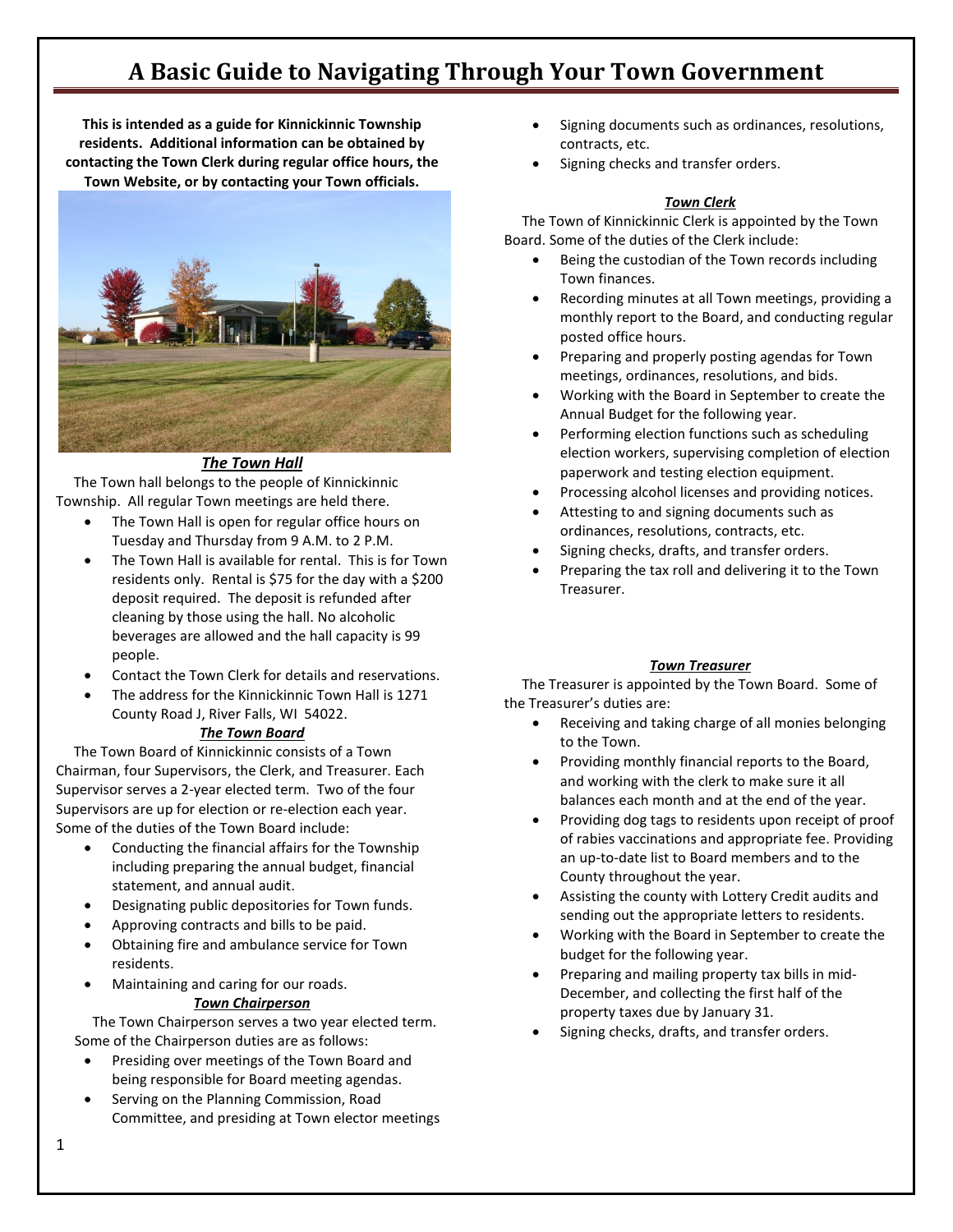# *Dog Licenses*

 Dog licensing is required annually by statute. Contact the Town Treasurer at (715) 425-1180 with questions. A printable form for obtaining an annual dog license is available from the Town Website: [www.kinnickinnicTwp.org.](http://www.kinnickinnictwp.org/) The Form is also mailed each December with the Tax Bill (s) for the year. Fees: **\$4** if neutered/spayed - **\$9** if not. All dogs must be licensed, 5 months of age & older, or 5 months old within the license year. Proof of Rabies shots must be submitted on purchase of license. Dates of area Rabies Clinics are published in the newspapers and shoppers. If the tag should get lost throughout the year, please contact the Town Treasurer for a replacement tag.

## *Town Meeting Agenda Information*

 An agenda is posted for all town meetings that are subject to State of Wisconsin open meeting laws. This would include agendas for Town Board meetings, Annual Town meetings, Planning Commission meetings, and Road Committee meetings.

 These agendas are posted on the Town Hall front door, in the River Falls Journal, at the County Road J bulletin board, and on the Town website.

# *Town Board Meetings*

 Regular Town Board meetings are held once a month (normally the first Tuesday) and are subject to State of Wisconsin open meeting laws.

- An agenda is posted for public viewing in advance of each meeting.
- Except for a time allotted for public comments the Board must stick to the topics on the agenda.
- Town residents may bring matters of concern to the Town Board by requesting that an item be placed on the agenda. This must be done at least 2 weeks in advance of the meeting date. Residents doing so should be prepared to comment and answer questions regarding the chosen topic *only*.

## *Annual Town Meeting*

 Each year in April there is an annual Town meeting and all Township residents are invited to attend.

- Residents are free to bring up any topic concerning the Township.
- Concerns of all Town residents are heard at this meeting.

 Kinnickinnic residents are urged to attend the Annual Meeting each year.

## *Township Ordinances*

A Town Ordinance is an authoritative rule or law.

- They are used to regulate or prohibit certain types of conduct or actions.
- They have prohibitions or regulations typically with penalty provisions for failure to comply.
- The Town Board passes, amends, or repeals Town Ordinances.
- Ordinances can be viewed on the Town website.
- New Ordinances are posted at the Town Hall, in the River Falls Journal, at the County Road J bulletin board, and on the Town website.

#### *Township Resolutions*

 A Town Resolution is a formal determination or expression of opinion by the Town Board.

- Resolutions do not contain penalties.
- They are often used to establish internal Board policy positions.
- Resolutions may be viewed on the Town website. *Elections*
- Contact the Town Clerk to register to vote in Kinnickinnic Township.
- You must be a resident of Kinnickinnic Township for a minimum of 10 days in order to vote in the Township.
- You may also get information and register at the website; [www.myvote.wi.gov](http://www.myvote.wi.gov/) .
- Information about elections can be found on the State website at [www.elections.wi.gov](http://www.elections.wi.gov/) .
- Voters must present an photo ID when voting. *Planning Commission*

 The Planning Commission, created by Town Ordinance 2005-2, usually meets the third Wednesday of the month.

- The commission is made up of the Town Chairperson, one additional member of the Town Board, and 5 citizen members who are not otherwise Town officials.
- The Commission is primarily concerned with land use matters and is considered the Town planning agency.
- To get on the Planning Commission agenda a request requires a minimum of 2 weeks lead time.
- Planning Commission meetings are subject to Wisconsin State Open Meeting Law.
- Meeting notices and agendas are publically posted in the same place as Town Board meetings.

#### *Road Committee*

- The Road Committee advises the Board on all matters concerning Town roads.
- Road reviews are done on a semi-annual basis, (one review in the spring and one in the fall).
- You must be on the Road Committee agenda if you wish to bring up a topic at the meeting. A 2 week lead time is required.
- Road Committee meetings are subject to open meeting laws and notices are posted on the Town Hall front door, at the County Road J bulletin board, and on the Town Website.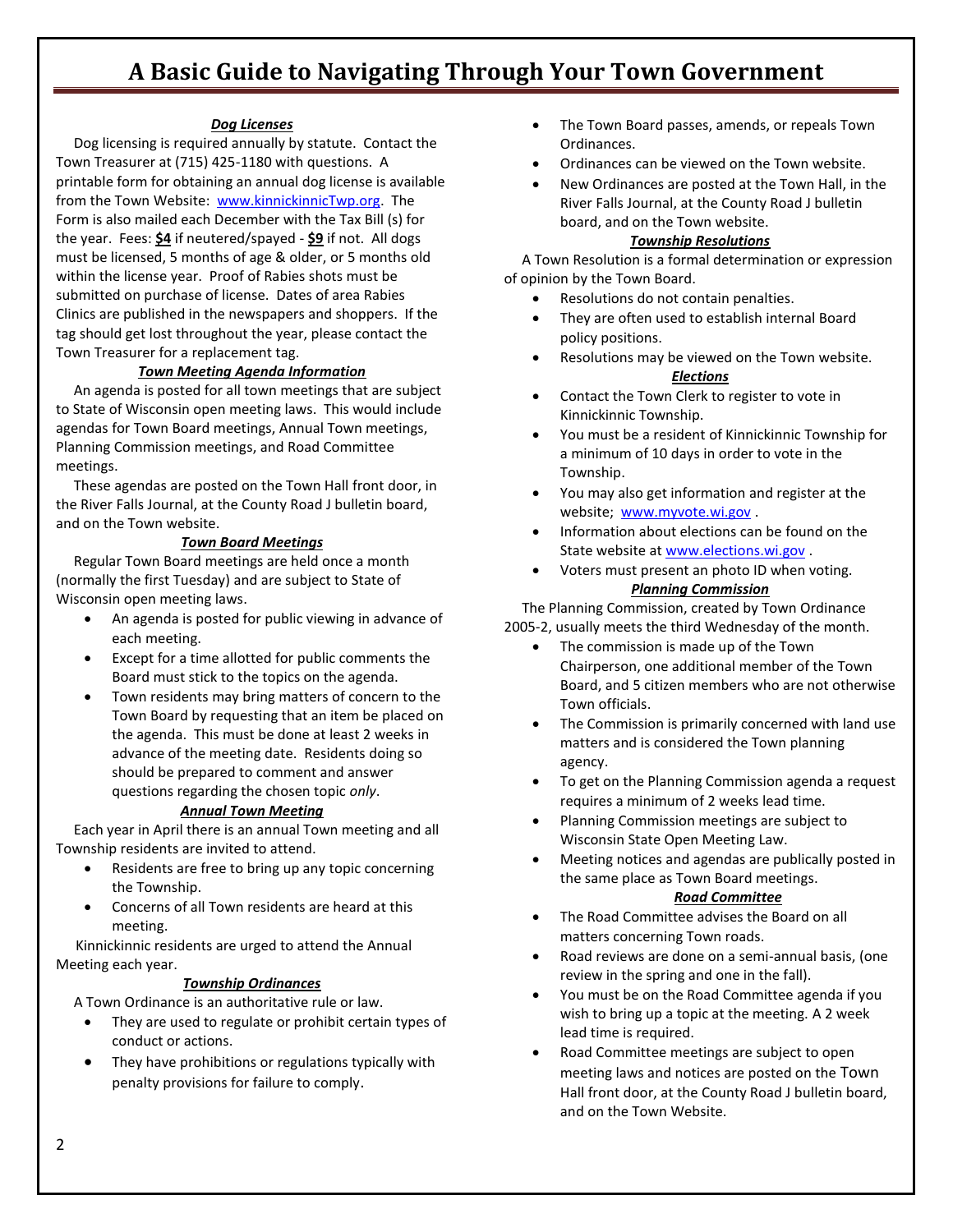#### *Roads and Driveways*

 A driveway permit is required by the Town to access Town roads. For County roads contact the St. Croix County Highway Department. For State roads contact Wisconsin Department of Transportation.

 Town of Kinnickinnic Road and Driveway Ordinance 2013-4 spells out requirements for driveways and for placement of mailboxes.

 The Town of Kinnickinnic contracts St. Croix County to perform snow plowing and mowing duties. In addition, a private contractor performs woody vegetation removal for the Town.

#### *Fire Numbers*

 The Road and Driveway Ordinance 2013-4 spells out the requirements for placement of house addresses. Emergency responders rely upon these numbers when responding to an emergency call.

- Fire numbers should be placed on the right side of the driveway, when facing the driveway from the road, and at the right-of-way line.
- The sign shall be kept clear of obstruction and shall be placed parallel to the road for visibility in both directions.
- Fire numbers are issued for new building permits and are to be picked up at the Town Hall.
- It is the responsibility of the home owner to place these signs properly.

#### *Property Tax Assessment*

 The Property Tax Assessor for the Township is a state certified independent contractor appointed by the Town Board.

#### *Open Book*

 The "Open Book" is held during the month of May and is publically noticed.

- At the Open Book the Township Assessor is present at the Town Hall to review questions and concerns regarding property tax assessment.
- If residents disagree with their property tax assessment and it is not resolved at Open Book, then they may request that their argument be heard at the Board of Review (BOR).

#### *Board of Review*

 The Board of Review is a quasi-legal body made up of members of the Town Board.

- Residents who have not resolved property tax issues at Open Book may wish to be heard at the Board of Review (BOR).
- Those wishing to bring their case to the BOR must file to do so no less than 48 hours prior to the BOR's first meeting. This can be done with the Town Clerk during regular business hours at the Town Hall.

#### *Zoning*

 The Town of Kinnickinnic falls under the zoning laws of St. Croix County. The St. Croix County website, [www.co.saint](http://www.co.saint-croix.wi.us/)[croix.wi.us](http://www.co.saint-croix.wi.us/) provides detailed information on zoning law.

#### *Building Inspector & Building Permits*

 The Town of Kinnickinnic Building Code (Ordinance 2010A) provides for the Board to hire a Building Inspector.

- Our State Certified Building Inspector issues permits and performs inspections for Kinnickinnic Township.
- Permits are required for new structures, and certain remodeling, electrical, plumbing projects, septic systems, driveways, etc.
- Ordinance 2010-1A, Building Code for Kinnickinnic Township spells out the requirements for permits.

#### *Fire and Ambulance Service*

 Fire and ambulance services are provided by the City of River Falls at this time. Check the Town website for the latest information.

#### *Burning*

 Actual burning permits are not issued but you must contact the St. Croix County Dispatch at 715-386-4701 on the day you intend to burn. When issued, County burning bans must be obeyed. If you live on the border of Pierce and St. Croix Counties it would be advisable to call Pierce Co. Dispatch also.

#### *Garbage and Recycling*

 The Town offers a recycling container which is on the Town Hall property. The recycling facility is for Town of **Kinnickinnic residents only**. **Only items listed on the container may be deposited in the bins.** Examples include; Newspaper, cardboard, magazines and other paper products suitable for recycling, like office paper, bundled or put in brown paper bags. Metal (food cans, pop cans, etc. tin and aluminum, flattened will take up less space), Plastics (#1 and #2 caps removed). Glass products, rinsed and caps removed.

 St. Croix County offers special collections for hazardous waste, appliances, electronics, and tires. [www.co.saint](http://www.co.saint-croix.wi.us/Departments/Recycling/)[croix.wi.us/Departments/Recycling/](http://www.co.saint-croix.wi.us/Departments/Recycling/)

#### *St. Croix County*

 Kinnickinnic Township is one of 21 townships that make up St. Croix County. An official directory for St. Croix County can be obtained for \$1.00 from the County Clerk's office at the St. Croix Co. Government Center at 1101 Carmichael Road, Hudson, WI 54016. Visit the St. Croix Count[y www.sccwi.gov](http://www.sccwi.gov/)

 Law enforcement services for Kinnickinnic Township are provided by St. Croix County. For emergencies call 911 and for non-emergencies contact the St. Croix County Dispatch at 715-386-4701.